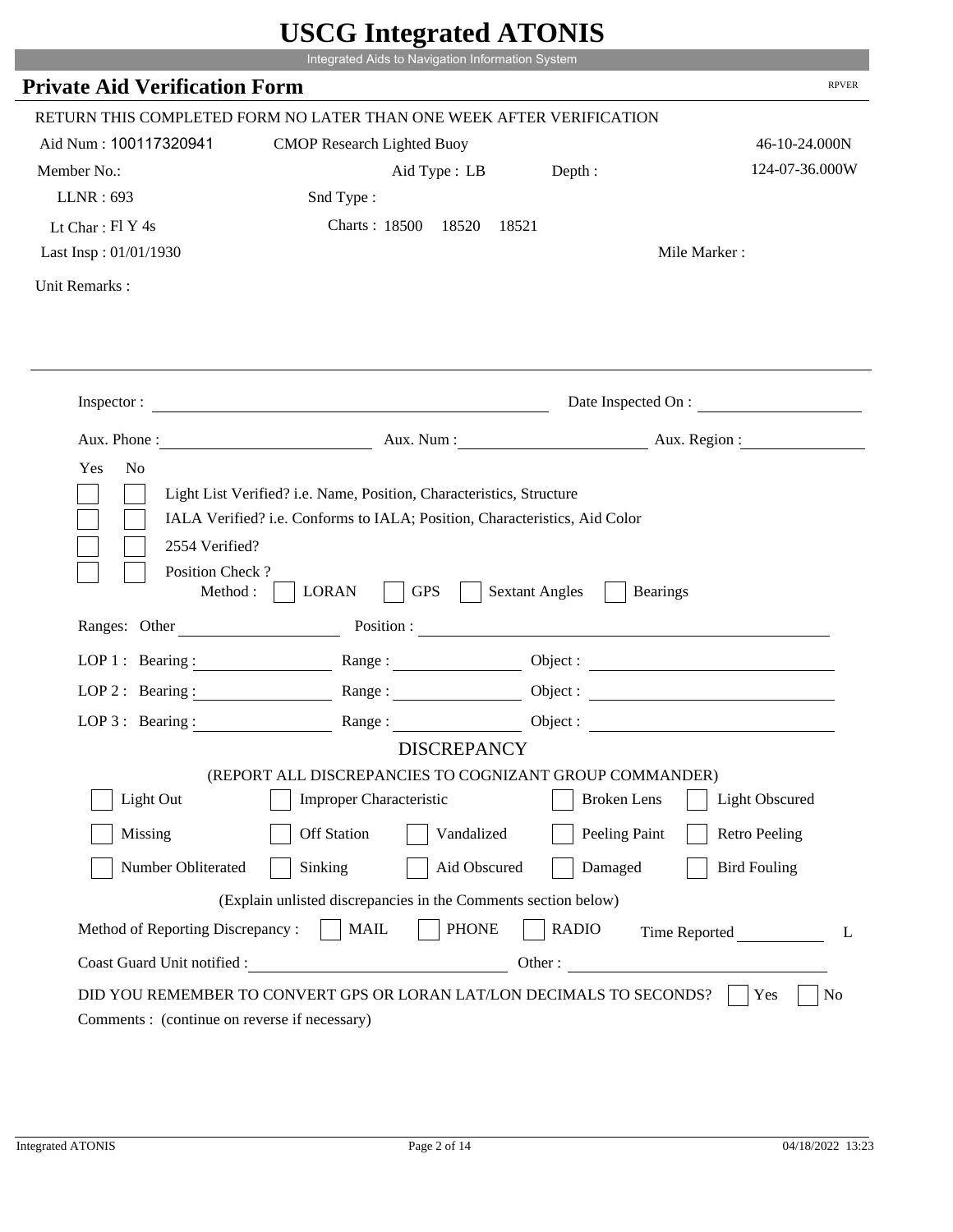|                                                                 | Integrated Aids to Navigation Information System                                                                                                   |                                          |                       |
|-----------------------------------------------------------------|----------------------------------------------------------------------------------------------------------------------------------------------------|------------------------------------------|-----------------------|
| <b>Private Aid Verification Form</b>                            |                                                                                                                                                    |                                          | <b>RPVER</b>          |
|                                                                 | RETURN THIS COMPLETED FORM NO LATER THAN ONE WEEK AFTER VERIFICATION                                                                               |                                          |                       |
| Aid Num: 100118392945                                           | OSU Cape Arago Research Lighted Buoy                                                                                                               |                                          | 43-18-00.000N         |
| Member No.:                                                     | Aid Type : LB                                                                                                                                      | Depth:                                   | 124-32-00.000W        |
| LLNR:612                                                        | Snd Type:                                                                                                                                          |                                          |                       |
| Lt Char: $FI Y 4s$                                              | Charts: 18003 18010                                                                                                                                | 18580                                    |                       |
| Last Insp: 01/01/1960                                           |                                                                                                                                                    |                                          | Mile Marker:          |
| Unit Remarks:                                                   |                                                                                                                                                    |                                          |                       |
|                                                                 | Inspector:                                                                                                                                         |                                          | Date Inspected On :   |
|                                                                 | Aux. Phone : Aux. Num : Aux. Num : Aux. Num : Aux. Region :                                                                                        |                                          |                       |
| Yes<br>N <sub>o</sub>                                           | Light List Verified? i.e. Name, Position, Characteristics, Structure<br>IALA Verified? i.e. Conforms to IALA; Position, Characteristics, Aid Color |                                          |                       |
| 2554 Verified?<br>Position Check?<br>Method : $\vert$           | <b>LORAN</b><br><b>GPS</b>                                                                                                                         | <b>Sextant Angles</b><br><b>Bearings</b> |                       |
| Ranges: Other                                                   |                                                                                                                                                    |                                          |                       |
|                                                                 | LOP 1: Bearing: Range:                                                                                                                             |                                          |                       |
| LOP 2: Bearing:                                                 |                                                                                                                                                    |                                          |                       |
|                                                                 | LOP 3: Bearing: Range: Range: Object:                                                                                                              |                                          |                       |
|                                                                 | <b>DISCREPANCY</b><br>(REPORT ALL DISCREPANCIES TO COGNIZANT GROUP COMMANDER)                                                                      |                                          |                       |
| Light Out                                                       | Improper Characteristic                                                                                                                            | <b>Broken</b> Lens                       | <b>Light Obscured</b> |
| Missing                                                         | <b>Off Station</b><br>Vandalized                                                                                                                   | Peeling Paint                            | <b>Retro Peeling</b>  |
| Number Obliterated                                              | Sinking<br>Aid Obscured                                                                                                                            | Damaged                                  | <b>Bird Fouling</b>   |
|                                                                 |                                                                                                                                                    |                                          |                       |
|                                                                 | (Explain unlisted discrepancies in the Comments section below)                                                                                     |                                          |                       |
| Method of Reporting Discrepancy:<br>Coast Guard Unit notified : | <b>MAIL</b><br><b>PHONE</b><br><u> 1989 - Johann Barbara, martxa eta politikar</u>                                                                 | <b>RADIO</b><br>Other:                   | Time Reported<br>L    |

p.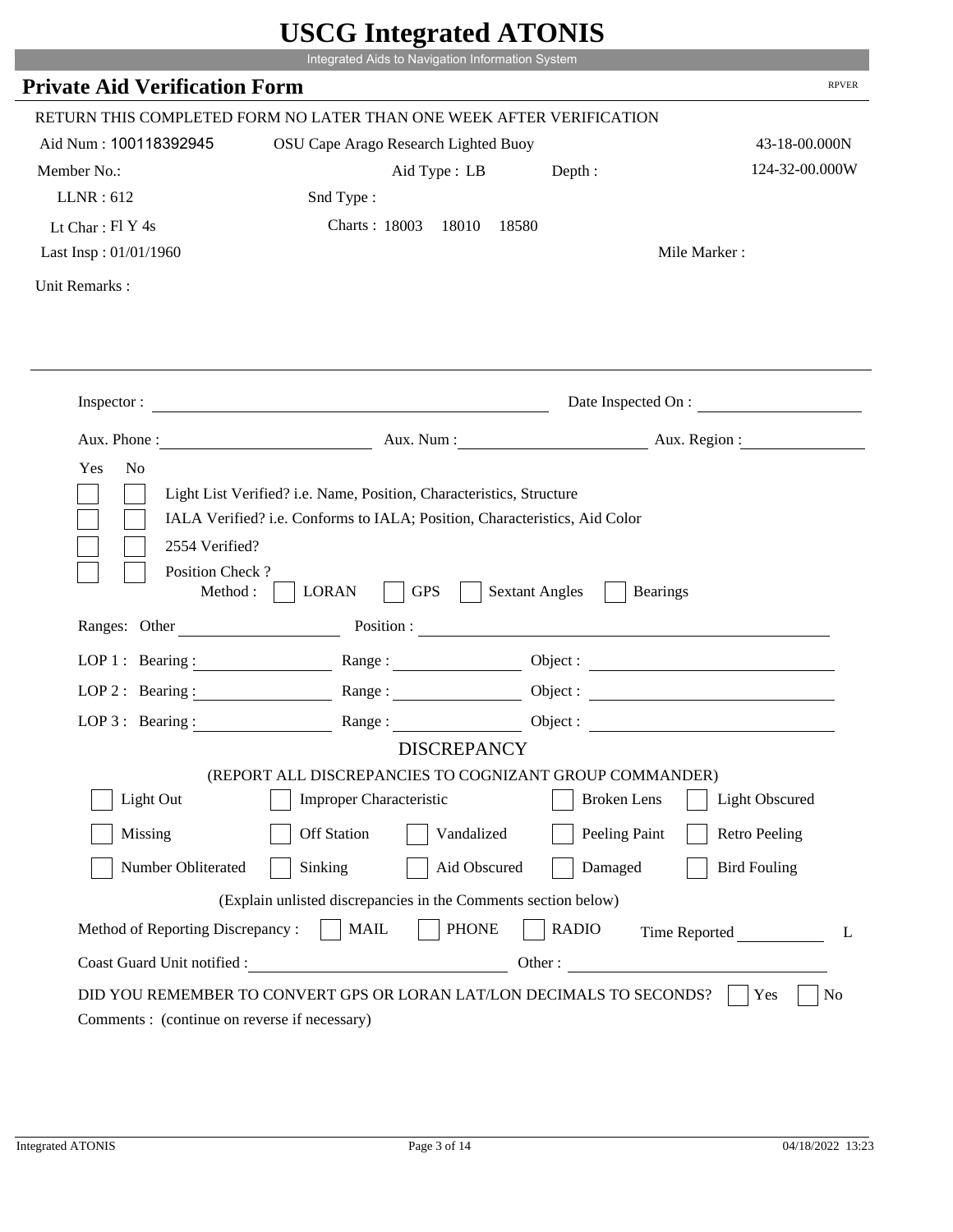|                                                                 | Integrated Aids to Navigation Information System                                                                                                   |                                          |                       |
|-----------------------------------------------------------------|----------------------------------------------------------------------------------------------------------------------------------------------------|------------------------------------------|-----------------------|
| <b>Private Aid Verification Form</b>                            |                                                                                                                                                    |                                          | <b>RPVER</b>          |
|                                                                 | RETURN THIS COMPLETED FORM NO LATER THAN ONE WEEK AFTER VERIFICATION                                                                               |                                          |                       |
| Aid Num: 100118224801                                           | OSU Newport Shelf Research Lighted Buoy                                                                                                            |                                          | 44-38-20.040N         |
| Member No.:                                                     | Aid Type : LB                                                                                                                                      | Depth:                                   | 124-18-13.680W        |
| LLNR: 651.5                                                     | Snd Type:                                                                                                                                          |                                          |                       |
| Lt Char: $FI Y 4s$                                              | Charts: 18520 18561                                                                                                                                | 18580                                    |                       |
| Last Insp: 04/07/2015                                           |                                                                                                                                                    |                                          | Mile Marker:          |
| Unit Remarks:                                                   |                                                                                                                                                    |                                          |                       |
|                                                                 |                                                                                                                                                    |                                          |                       |
|                                                                 | Inspector:                                                                                                                                         |                                          | Date Inspected On :   |
|                                                                 | Aux. Phone: Aux. Aux. Num : Aux. Aux. Region :                                                                                                     |                                          |                       |
| Yes<br>N <sub>o</sub><br>2554 Verified?                         | Light List Verified? i.e. Name, Position, Characteristics, Structure<br>IALA Verified? i.e. Conforms to IALA; Position, Characteristics, Aid Color |                                          |                       |
| Position Check?<br>Method :<br>Ranges: Other                    | <b>GPS</b><br><b>LORAN</b>                                                                                                                         | <b>Sextant Angles</b><br><b>Bearings</b> |                       |
|                                                                 |                                                                                                                                                    |                                          |                       |
|                                                                 | LOP 1: Bearing : Range :                                                                                                                           |                                          | Object:               |
| LOP 2 : Bearing :                                               |                                                                                                                                                    |                                          |                       |
|                                                                 | LOP 3: Bearing: Range: Range: Object:<br><b>DISCREPANCY</b>                                                                                        |                                          |                       |
|                                                                 | (REPORT ALL DISCREPANCIES TO COGNIZANT GROUP COMMANDER)                                                                                            |                                          |                       |
| Light Out                                                       | Improper Characteristic                                                                                                                            | <b>Broken</b> Lens                       | <b>Light Obscured</b> |
| Missing                                                         | <b>Off Station</b><br>Vandalized                                                                                                                   | Peeling Paint                            | <b>Retro Peeling</b>  |
| Number Obliterated                                              | Sinking<br>Aid Obscured                                                                                                                            | Damaged                                  | <b>Bird Fouling</b>   |
|                                                                 |                                                                                                                                                    |                                          |                       |
|                                                                 | (Explain unlisted discrepancies in the Comments section below)<br><b>PHONE</b><br><b>MAIL</b>                                                      | <b>RADIO</b>                             |                       |
| Method of Reporting Discrepancy:<br>Coast Guard Unit notified : |                                                                                                                                                    | Other:                                   | Time Reported<br>L    |

p.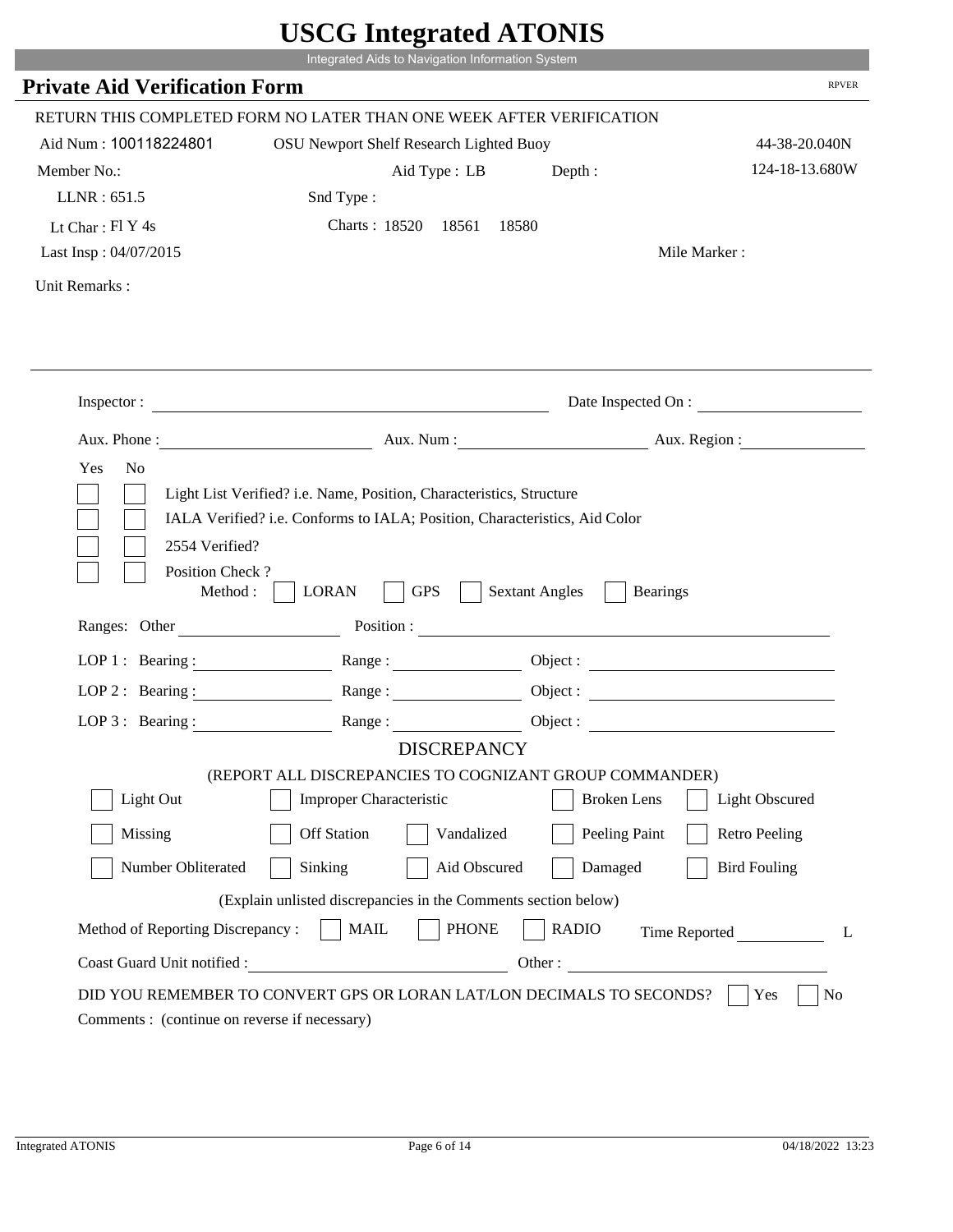|                                                                 | Integrated Aids to Navigation Information System                                                                                                   |                        |                       |
|-----------------------------------------------------------------|----------------------------------------------------------------------------------------------------------------------------------------------------|------------------------|-----------------------|
| <b>Private Aid Verification Form</b>                            |                                                                                                                                                    |                        | <b>RPVER</b>          |
|                                                                 | RETURN THIS COMPLETED FORM NO LATER THAN ONE WEEK AFTER VERIFICATION                                                                               |                        |                       |
| Aid Num: 100118067133                                           | OSU Nye Beach Research Lighted Buoy                                                                                                                |                        | 44-39-30.168N         |
| Member No.:                                                     | Aid Type : LB                                                                                                                                      | Depth:                 | 124-05-44.592W        |
| LLNR: 653                                                       | Snd Type:                                                                                                                                          |                        |                       |
| Lt Char: $FI Y 4s$                                              | Charts: 18520 18561                                                                                                                                | 18580                  |                       |
| Last Insp: 04/20/2014                                           |                                                                                                                                                    |                        | Mile Marker:          |
| Unit Remarks:                                                   |                                                                                                                                                    |                        |                       |
|                                                                 |                                                                                                                                                    |                        |                       |
|                                                                 | Inspector:                                                                                                                                         |                        | Date Inspected On :   |
|                                                                 | Aux. Phone: Aux. Aux. Num : Aux. Aux. Region :                                                                                                     |                        |                       |
| 2554 Verified?                                                  | Light List Verified? i.e. Name, Position, Characteristics, Structure<br>IALA Verified? i.e. Conforms to IALA; Position, Characteristics, Aid Color |                        |                       |
| Position Check?<br>Method :<br>Ranges: Other                    | <b>GPS</b><br><b>LORAN</b>                                                                                                                         | <b>Sextant Angles</b>  | <b>Bearings</b>       |
|                                                                 | LOP 1: Bearing : Range :                                                                                                                           |                        |                       |
|                                                                 |                                                                                                                                                    |                        | Object:               |
| LOP 2 : Bearing :                                               |                                                                                                                                                    |                        |                       |
|                                                                 | LOP 3: Bearing: Range: Name: Object:                                                                                                               |                        |                       |
|                                                                 | <b>DISCREPANCY</b><br>(REPORT ALL DISCREPANCIES TO COGNIZANT GROUP COMMANDER)                                                                      |                        |                       |
| Light Out                                                       | Improper Characteristic                                                                                                                            | <b>Broken</b> Lens     | <b>Light Obscured</b> |
| Missing                                                         | <b>Off Station</b><br>Vandalized                                                                                                                   | Peeling Paint          | <b>Retro Peeling</b>  |
| Number Obliterated                                              | Sinking<br>Aid Obscured                                                                                                                            | Damaged                | <b>Bird Fouling</b>   |
|                                                                 |                                                                                                                                                    |                        |                       |
|                                                                 | (Explain unlisted discrepancies in the Comments section below)                                                                                     |                        |                       |
| Method of Reporting Discrepancy:<br>Coast Guard Unit notified : | <b>PHONE</b><br><b>MAIL</b>                                                                                                                        | <b>RADIO</b><br>Other: | Time Reported<br>L    |

L.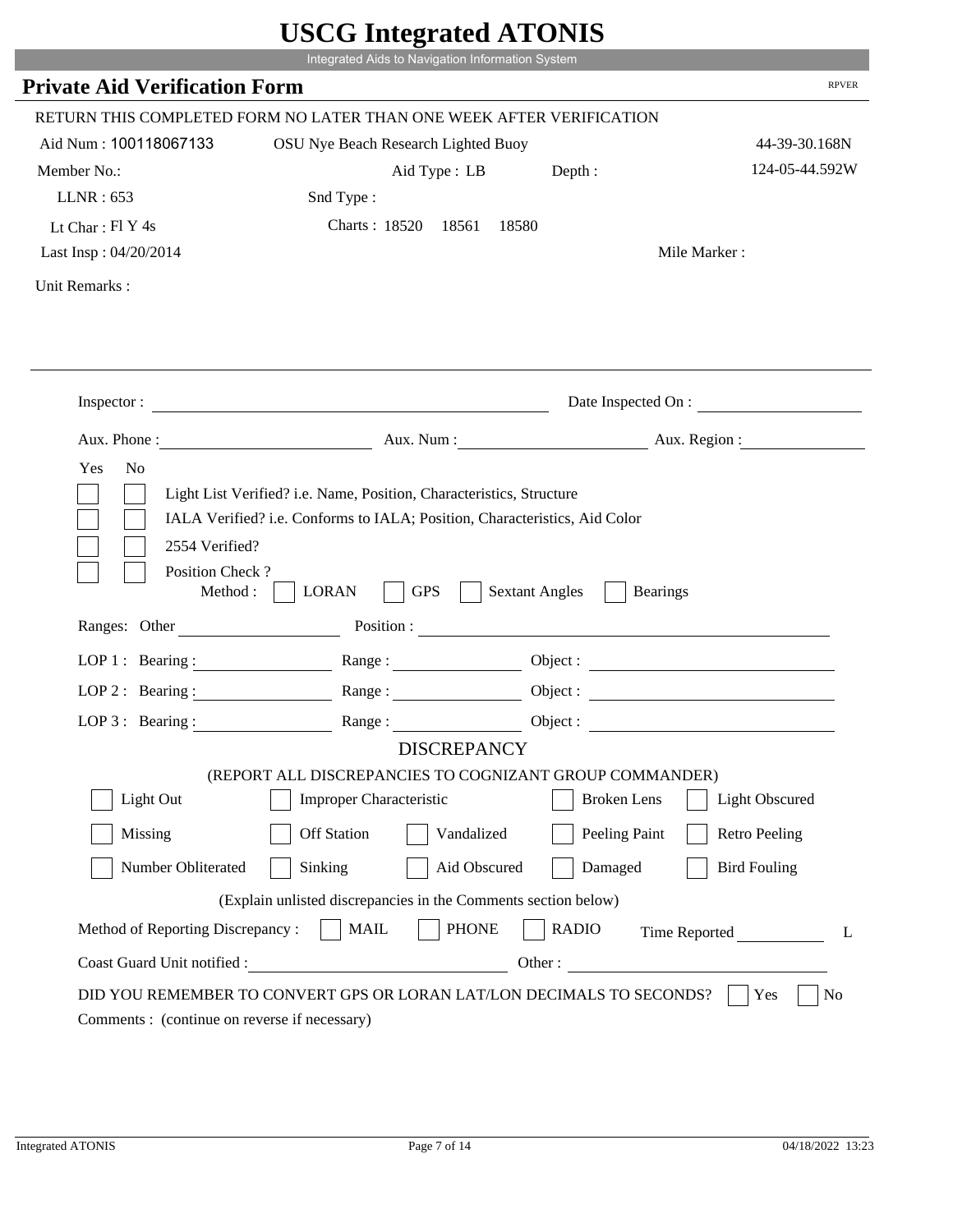|                                                       | Integrated Aids to Navigation Information System                                                                                                   | $\sim$                                   |                       |
|-------------------------------------------------------|----------------------------------------------------------------------------------------------------------------------------------------------------|------------------------------------------|-----------------------|
| <b>Private Aid Verification Form</b>                  |                                                                                                                                                    |                                          | <b>RPVER</b>          |
|                                                       | RETURN THIS COMPLETED FORM NO LATER THAN ONE WEEK AFTER VERIFICATION                                                                               |                                          |                       |
| Aid Num: 100118225526                                 | OSU Waldport Offshore Research Lighted Buoy                                                                                                        |                                          | 44-22-15.000N         |
| Member No.:                                           | Aid Type : LB                                                                                                                                      | Depth:                                   | 124-56-52.500W        |
| LLNR: 651                                             | Snd Type:                                                                                                                                          |                                          |                       |
| Lt Char: $FI Y 4s$                                    | Charts: 18561 18580                                                                                                                                |                                          |                       |
| Last Insp: 04/09/2015                                 |                                                                                                                                                    |                                          | Mile Marker:          |
| Unit Remarks:                                         |                                                                                                                                                    |                                          |                       |
|                                                       |                                                                                                                                                    |                                          |                       |
|                                                       |                                                                                                                                                    |                                          | Date Inspected On :   |
|                                                       | Aux. Phone: Aux. Num : Aux. Num : Aux. Region :                                                                                                    |                                          |                       |
| Yes<br>N <sub>o</sub>                                 | Light List Verified? i.e. Name, Position, Characteristics, Structure<br>IALA Verified? i.e. Conforms to IALA; Position, Characteristics, Aid Color |                                          |                       |
| 2554 Verified?<br>Position Check?<br>Method : $\vert$ | <b>GPS</b><br><b>LORAN</b>                                                                                                                         | <b>Sextant Angles</b><br><b>Bearings</b> |                       |
| Ranges: Other                                         |                                                                                                                                                    |                                          |                       |
|                                                       | LOP 1: Bearing: Range:                                                                                                                             |                                          |                       |
| LOP 2: Bearing:                                       |                                                                                                                                                    |                                          |                       |
|                                                       | LOP 3: Bearing: Range: Range: Object:                                                                                                              |                                          |                       |
|                                                       | <b>DISCREPANCY</b>                                                                                                                                 |                                          |                       |
| Light Out                                             | (REPORT ALL DISCREPANCIES TO COGNIZANT GROUP COMMANDER)<br>Improper Characteristic                                                                 | <b>Broken</b> Lens                       | <b>Light Obscured</b> |
|                                                       |                                                                                                                                                    |                                          |                       |
| Missing                                               | <b>Off Station</b><br>Vandalized                                                                                                                   | Peeling Paint                            | <b>Retro Peeling</b>  |
| Number Obliterated                                    | Sinking<br>Aid Obscured                                                                                                                            | Damaged                                  | <b>Bird Fouling</b>   |
|                                                       | (Explain unlisted discrepancies in the Comments section below)                                                                                     |                                          |                       |
| Method of Reporting Discrepancy:                      | <b>MAIL</b><br><b>PHONE</b>                                                                                                                        | <b>RADIO</b><br>Other:                   | Time Reported<br>L    |

i i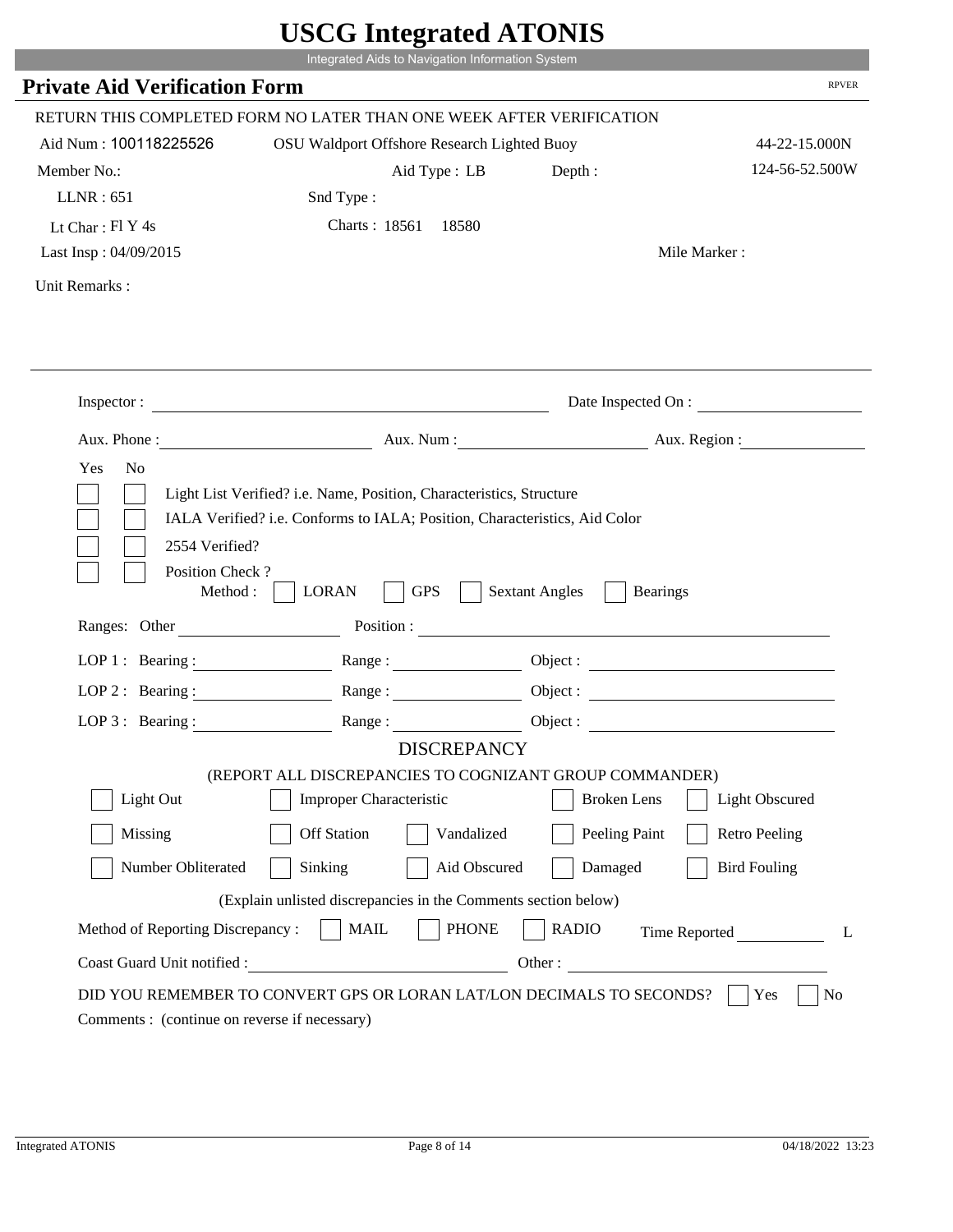|                                         |                                                                                                                                                    | UDUU MIULIUU ATUTID                      |                      |
|-----------------------------------------|----------------------------------------------------------------------------------------------------------------------------------------------------|------------------------------------------|----------------------|
|                                         | Integrated Aids to Navigation Information System                                                                                                   |                                          |                      |
| <b>Private Aid Verification Form</b>    |                                                                                                                                                    |                                          | <b>RPVER</b>         |
|                                         | RETURN THIS COMPLETED FORM NO LATER THAN ONE WEEK AFTER VERIFICATION                                                                               |                                          |                      |
| Aid Num: 100117415210                   | Scripps Institute Wave Recorder Lighted Buoy 46243/162                                                                                             |                                          | 46-12-57.300N        |
| Member No.:                             | Aid Type: LB                                                                                                                                       | Depth:                                   | 124-07-41.280W       |
| LLNR: 694                               | Snd Type:                                                                                                                                          |                                          |                      |
| Lt Char: $Fl(5)Y 20s$                   | Charts: 18500 18520                                                                                                                                | 18521                                    |                      |
| Last Insp: 01/01/1960                   |                                                                                                                                                    |                                          | Mile Marker:         |
| Unit Remarks:                           |                                                                                                                                                    |                                          |                      |
|                                         |                                                                                                                                                    |                                          |                      |
|                                         |                                                                                                                                                    |                                          |                      |
|                                         | Inspector:                                                                                                                                         |                                          | Date Inspected On :  |
|                                         |                                                                                                                                                    | Aux. Num: Aux. Region:                   |                      |
| Yes<br>N <sub>o</sub><br>2554 Verified? | Light List Verified? i.e. Name, Position, Characteristics, Structure<br>IALA Verified? i.e. Conforms to IALA; Position, Characteristics, Aid Color |                                          |                      |
| Position Check?<br>Method:              | <b>GPS</b><br><b>LORAN</b>                                                                                                                         | <b>Sextant Angles</b><br><b>Bearings</b> |                      |
| Ranges: Other                           |                                                                                                                                                    | Position :                               |                      |
| LOP 1 : Bearing :                       |                                                                                                                                                    |                                          |                      |
| LOP $2:$ Bearing :                      | Range:                                                                                                                                             |                                          |                      |
|                                         | LOP 3: Bearing: Range: Name: Object:                                                                                                               |                                          |                      |
|                                         | <b>DISCREPANCY</b>                                                                                                                                 |                                          |                      |
|                                         | (REPORT ALL DISCREPANCIES TO COGNIZANT GROUP COMMANDER)                                                                                            | <b>Broken</b> Lens                       |                      |
| Light Out                               | Improper Characteristic                                                                                                                            |                                          | Light Obscured       |
| Missing                                 | <b>Off Station</b><br>Vandalized                                                                                                                   | Peeling Paint                            | <b>Retro Peeling</b> |
| Number Obliterated                      | Sinking<br>Aid Obscured                                                                                                                            | Damaged                                  | <b>Bird Fouling</b>  |
|                                         | (Explain unlisted discrepancies in the Comments section below)                                                                                     |                                          |                      |
| Method of Reporting Discrepancy:        | <b>PHONE</b><br><b>MAIL</b>                                                                                                                        | <b>RADIO</b>                             | Time Reported<br>L   |